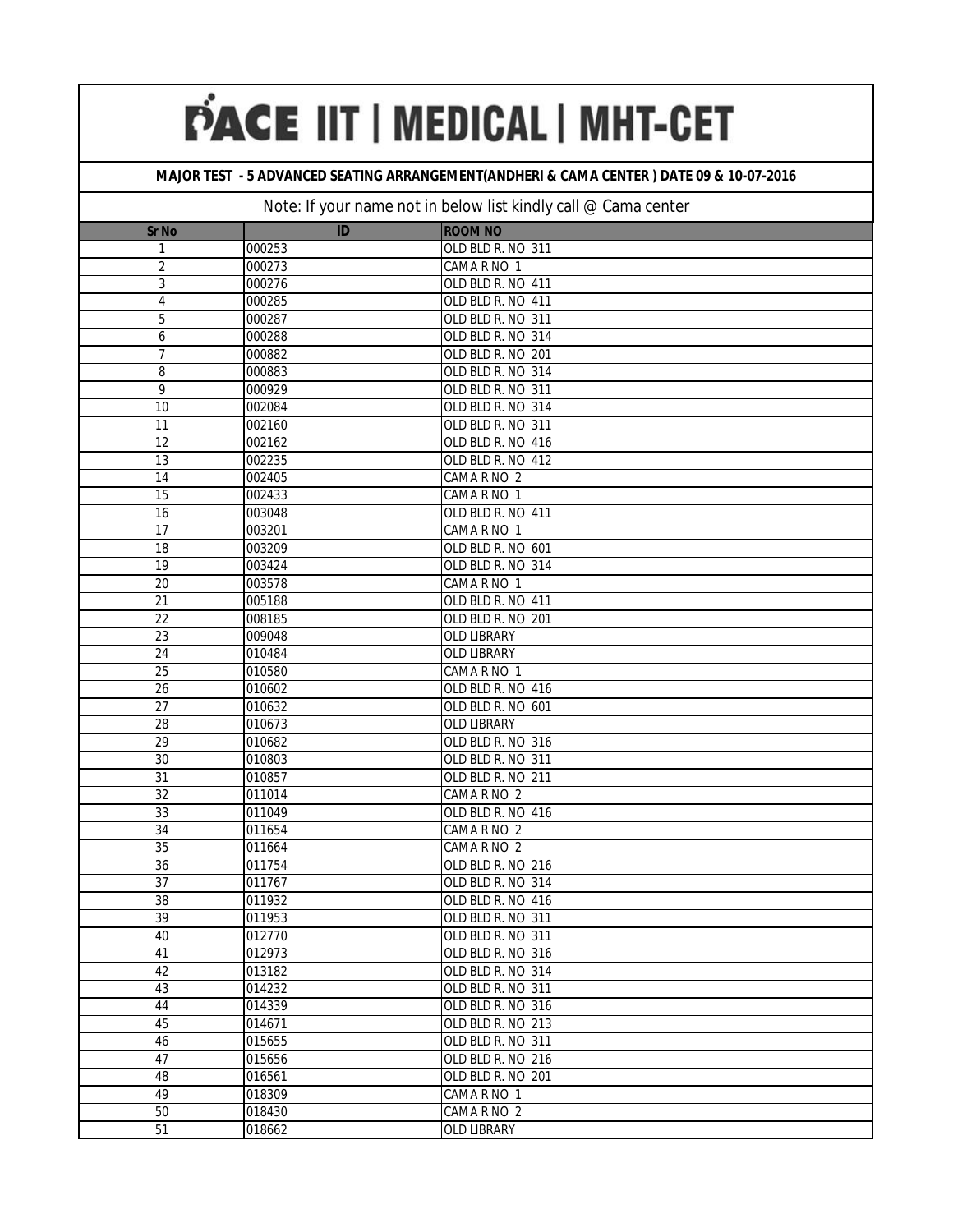## **MAJOR TEST - 5 ADVANCED SEATING ARRANGEMENT(ANDHERI & CAMA CENTER ) DATE 09 & 10-07-2016**

| <b>Sr No</b>    | ID     | <b>ROOM NO</b>     |
|-----------------|--------|--------------------|
| 52              | 018720 | OLD BLD R. NO 412  |
| 53              | 019010 | OLD BLD R. NO 314  |
| 54              | 019017 | OLD BLD R. NO 201  |
| 55              | 019038 | OLD BLD R. NO 411  |
| $\overline{56}$ | 019143 | CAMA R NO 1        |
| 57              | 019319 | OLD BLD R. NO 211  |
| 58              | 020215 | OLD BLD R. NO 201  |
| $\overline{59}$ | 020326 | OLD BLD R. NO 314  |
| 60              | 021294 | OLD BLD R. NO 411  |
| 61              | 021751 | OLD BLD R. NO 411  |
| 62              | 021931 | OLD BLD R. NO 314  |
| 63              | 021956 | CAMA R NO 2        |
| 64              | 022181 | OLD BLD R. NO 201  |
| 65              | 022314 | OLD BLD R. NO 201  |
| 66              | 022782 | CAMA R NO 2        |
| 67              | 024217 | OLD BLD R. NO 416  |
| 68              | 024837 | OLD BLD R. NO 314  |
| 69              | 026091 | OLD BLD R. NO 201  |
| 70              | 026606 | OLD BLD R. NO 412  |
| 71              | 026615 | OLD BLD R. NO 201  |
| 72              | 026617 | OLD BLD R. NO 314  |
| 73              | 026620 | OLD BLD R. NO 311  |
| 74              | 026631 | OLD BLD R. NO 411  |
| 75              | 026636 | OLD BLD R. NO 314  |
| $\overline{76}$ | 026637 | OLD BLD R. NO 216  |
| $\overline{77}$ | 026647 | OLD BLD R. NO 311  |
| 78              | 026650 | OLD BLD R. NO 211  |
| 79              | 026662 | OLD BLD R. NO 311  |
| 80              | 026673 | CAMA R NO 2        |
| 81              | 026675 | OLD BLD R. NO 211  |
| 82              | 026679 | OLD BLD R. NO 411  |
| 83              | 026696 | OLD BLD R. NO 601  |
| 84              | 026700 | OLD BLD R. NO 213  |
| 85              | 026702 | OLD LIBRARY        |
| 86              | 026703 | OLD BLD R. NO 201  |
| 87              | 026706 | OLD BLD R. NO 316  |
| 88              | 026707 | OLD BLD R. NO 216  |
| 89              | 026708 | OLD BLD R. NO 213  |
| 90              | 026711 | OLD BLD R. NO 311  |
| 91              | 026717 | OLD BLD R. NO 213  |
| 92              | 026718 | OLD BLD R. NO 311  |
| 93              | 026719 | OLD BLD R. NO 316  |
| 94              | 026725 | OLD BLD R. NO 314  |
| 95              | 026726 | OLD BLD R. NO 411  |
| 96              | 026727 | OLD BLD R. NO 311  |
| 97              | 026734 | OLD BLD R. NO 211  |
| 98              | 026735 | OLD BLD R. NO 211  |
| 99              | 026736 | OLD LIBRARY        |
| 100             | 026739 | OLD BLD R. NO 213  |
| 101             | 026740 | OLD BLD R. NO 601  |
| 102             | 026741 | <b>OLD LIBRARY</b> |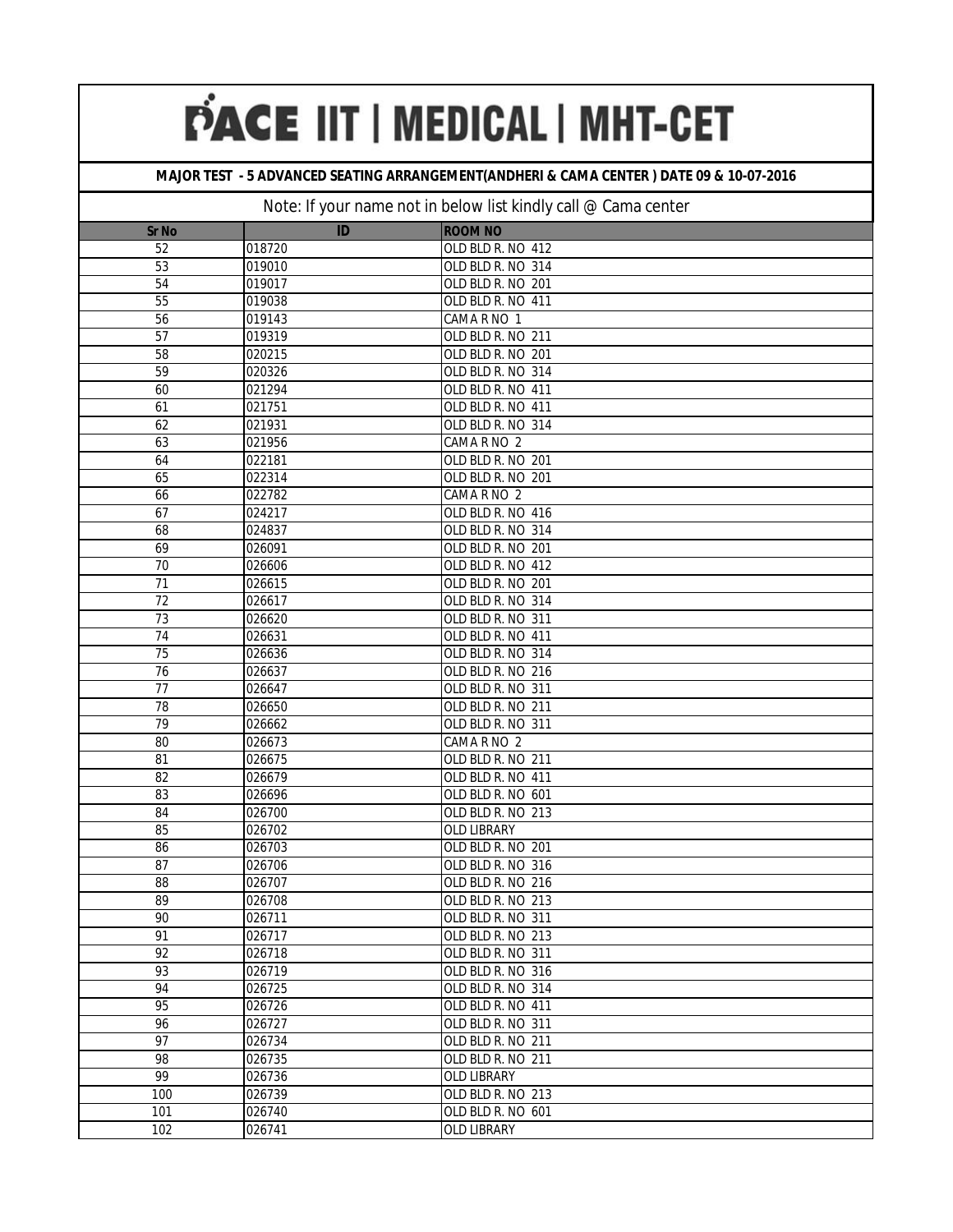## **MAJOR TEST - 5 ADVANCED SEATING ARRANGEMENT(ANDHERI & CAMA CENTER ) DATE 09 & 10-07-2016**

| <b>Sr No</b>     | ID               | <b>ROOM NO</b>                   |
|------------------|------------------|----------------------------------|
| 103              | 026742           | OLD BLD R. NO 311                |
| 104              | 026752           | OLD BLD R. NO 213                |
| 105              | 026759           | CAMA R NO 1                      |
| 106              | 026760           | CAMA R NO 1                      |
| 107              | 026763           | OLD BLD R. NO 412                |
| 108              | 026770           | OLD BLD R. NO 311                |
| 109              | 026773           | OLD BLD R. NO 314                |
| 110              | 026775           | CAMA R NO 1                      |
| 111              | 026777           | CAMA R NO 2                      |
| 112              | 026782           | OLD BLD R. NO 213                |
| 113              | 026792           | OLD BLD R. NO 201                |
| 114              | 026793           | OLD BLD R. NO 211                |
| 115              | 026794           | OLD BLD R. NO 601                |
| 116              | 026797           | OLD BLD R. NO 316                |
| 117              | 026806           | CAMA R NO 1                      |
| 118              | 026818           | OLD BLD R. NO 216                |
| 119              | 026819           | OLD BLD R. NO 201                |
| 120              | 026820           | OLD BLD R. NO 216                |
| 121              | 026823           | OLD BLD R. NO 412                |
| 122              | 026826           | OLD BLD R. NO 211                |
| 123              | 026831           | OLD BLD R. NO 416                |
| 124              | 026834           | OLD BLD R. NO 211                |
| 125              | 026836           | OLD BLD R. NO 311                |
| 126              | 026839           | <b>OLD LIBRARY</b>               |
| $\overline{127}$ | 026843           | OLD BLD R. NO 213                |
| 128              | 026846           | CAMA R NO 2                      |
| 129              | 026849           | OLD BLD R. NO 213                |
| 130              | 026850           | OLD BLD R. NO 201                |
| 131              | 026854           | OLD BLD R. NO 311                |
| 132              | 026855           | OLD BLD R. NO 216                |
| 133              | 026863           | OLD BLD R. NO 211                |
| 134              | 026867           | OLD BLD R. NO 601                |
| 135              | 026877           | OLD BLD R. NO 411                |
| 136              | 026889           | OLD BLD R. NO 412                |
| 137              | 026890           | OLD BLD R. NO 213                |
| 138              | 026893           | CAMA R NO 2                      |
| 139              | 026896           | OLD BLD R. NO 411                |
| 140              | 026898           | OLD BLD R. NO 216                |
| $\overline{141}$ | 026904           | OLD BLD R. NO 416                |
| 142              | 026921           | OLD BLD R. NO 416                |
| 143              | 026928           | OLD BLD R. NO 201                |
| 144              | 026935           | OLD BLD R. NO 211                |
| 145              | 026946           | CAMA R NO 2                      |
| 146              | 026950           | <b>OLD LIBRARY</b>               |
| 147              | 026952           | OLD BLD R. NO 316                |
| 148              | 026962           | OLD BLD R. NO 211                |
| 149              | 026963           | CAMA R NO 1<br>OLD BLD R. NO 213 |
| 150<br>151       | 026965<br>026971 | OLD BLD R. NO 416                |
| 152              | 026974           | CAMA R NO 2                      |
|                  |                  |                                  |
| 153              | 026978           | OLD BLD R. NO 412                |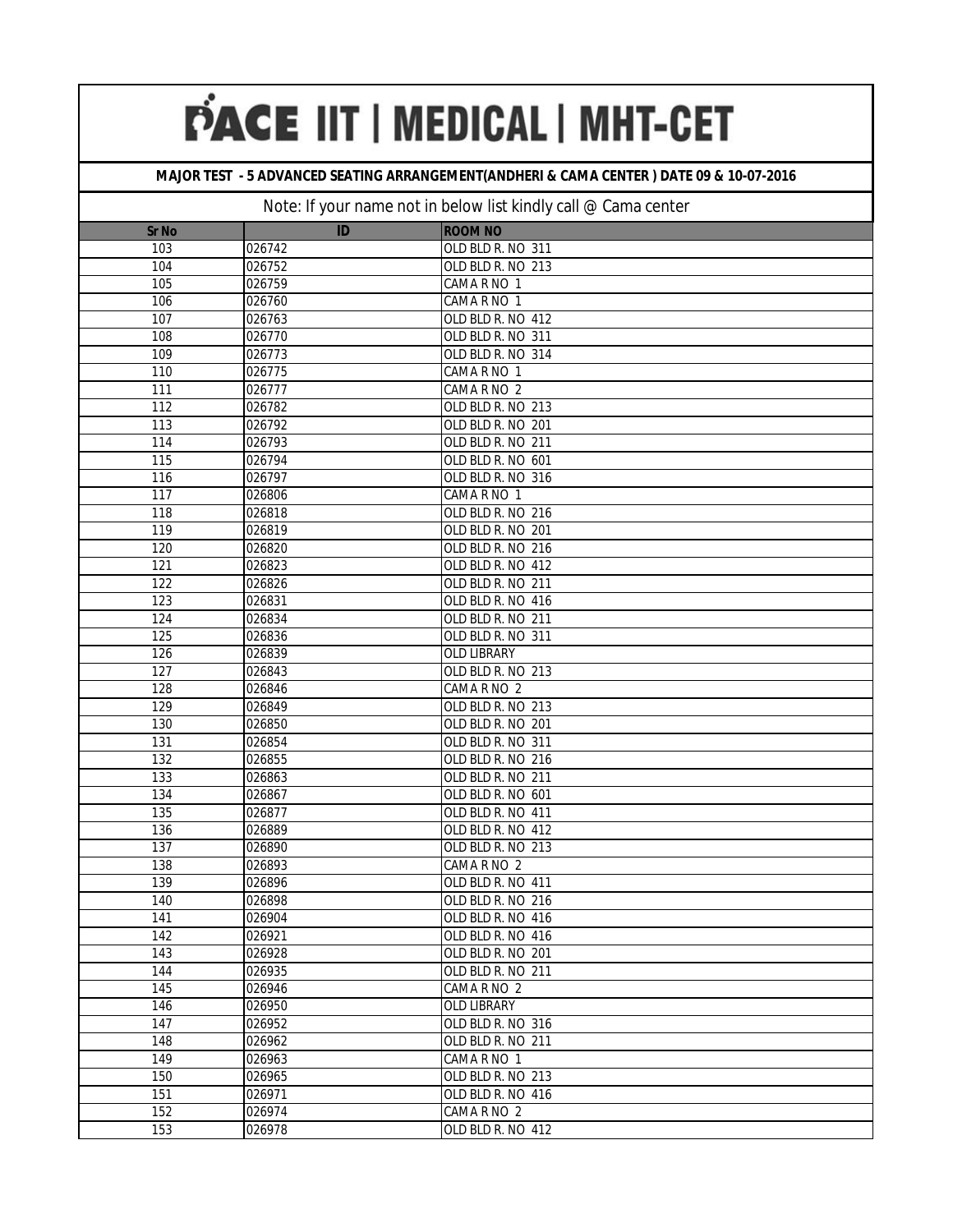### **MAJOR TEST - 5 ADVANCED SEATING ARRANGEMENT(ANDHERI & CAMA CENTER ) DATE 09 & 10-07-2016**

| <b>Sr No</b>     | ID     | <b>ROOM NO</b>    |
|------------------|--------|-------------------|
| 154              | 026981 | OLD BLD R. NO 201 |
| 155              | 026987 | OLD LIBRARY       |
| 156              | 026993 | OLD BLD R. NO 311 |
| 157              | 026994 | OLD BLD R. NO 216 |
| 158              | 026998 | CAMA R NO 2       |
| 159              | 026999 | OLD BLD R. NO 601 |
| 160              | 027003 | OLD BLD R. NO 601 |
| 161              | 027011 | OLD BLD R. NO 216 |
| 162              | 027021 | OLD BLD R. NO 411 |
| 163              | 027024 | OLD BLD R. NO 211 |
| 164              | 027032 | OLD BLD R. NO 211 |
| 165              | 027033 | OLD BLD R. NO 314 |
| 166              | 027035 | OLD BLD R. NO 314 |
| 167              | 027037 | OLD BLD R. NO 311 |
| 168              | 027040 | OLD BLD R. NO 314 |
| 169              | 027041 | OLD LIBRARY       |
| 170              | 027042 | OLD BLD R. NO 416 |
| 171              | 027047 | OLD BLD R. NO 416 |
| 172              | 027048 | OLD BLD R. NO 316 |
| 173              | 027055 | CAMA R NO 2       |
| 174              | 027066 | OLD BLD R. NO 601 |
| 175              | 027072 | OLD BLD R. NO 416 |
| 176              | 027074 | OLD BLD R. NO 411 |
| 177              | 027076 | OLD BLD R. NO 412 |
| 178              | 027087 | OLD BLD R. NO 216 |
| 179              | 027088 | OLD BLD R. NO 216 |
| 180              | 027089 | CAMA R NO 1       |
| 181              | 027091 | OLD BLD R. NO 411 |
| 182              | 027098 | OLD BLD R. NO 216 |
| 183              | 027100 | OLD BLD R. NO 213 |
| 184              | 027103 | OLD BLD R. NO 201 |
| 185              | 027110 | CAMA R NO 2       |
| 186              | 027111 | OLD BLD R. NO 314 |
| 187              | 027114 | OLD BLD R. NO 601 |
| 188              | 027122 | OLD BLD R. NO 316 |
| 189              | 027124 | OLD BLD R. NO 411 |
| 190              | 027126 | OLD BLD R. NO 216 |
| 191              | 027129 | OLD BLD R. NO 601 |
| 192.             | 027133 | OLD BLD R. NO 601 |
| 193              | 027138 | OLD BLD R. NO 316 |
| 194              | 027141 | OLD BLD R. NO 316 |
| 195              | 027148 | OLD BLD R. NO 211 |
| 196              | 027157 | OLD BLD R. NO 311 |
| 197              | 027159 | OLD BLD R. NO 311 |
| 198              | 027166 | OLD BLD R. NO 411 |
| 199              | 027167 | OLD BLD R. NO 601 |
| 200              | 027168 | OLD BLD R. NO 601 |
| 201              | 027170 | OLD BLD R. NO 412 |
| $\overline{202}$ | 027171 | OLD BLD R. NO 213 |
| $\overline{203}$ | 027174 | CAMA R NO 1       |
| 204              | 027177 | OLD BLD R. NO 416 |
|                  |        |                   |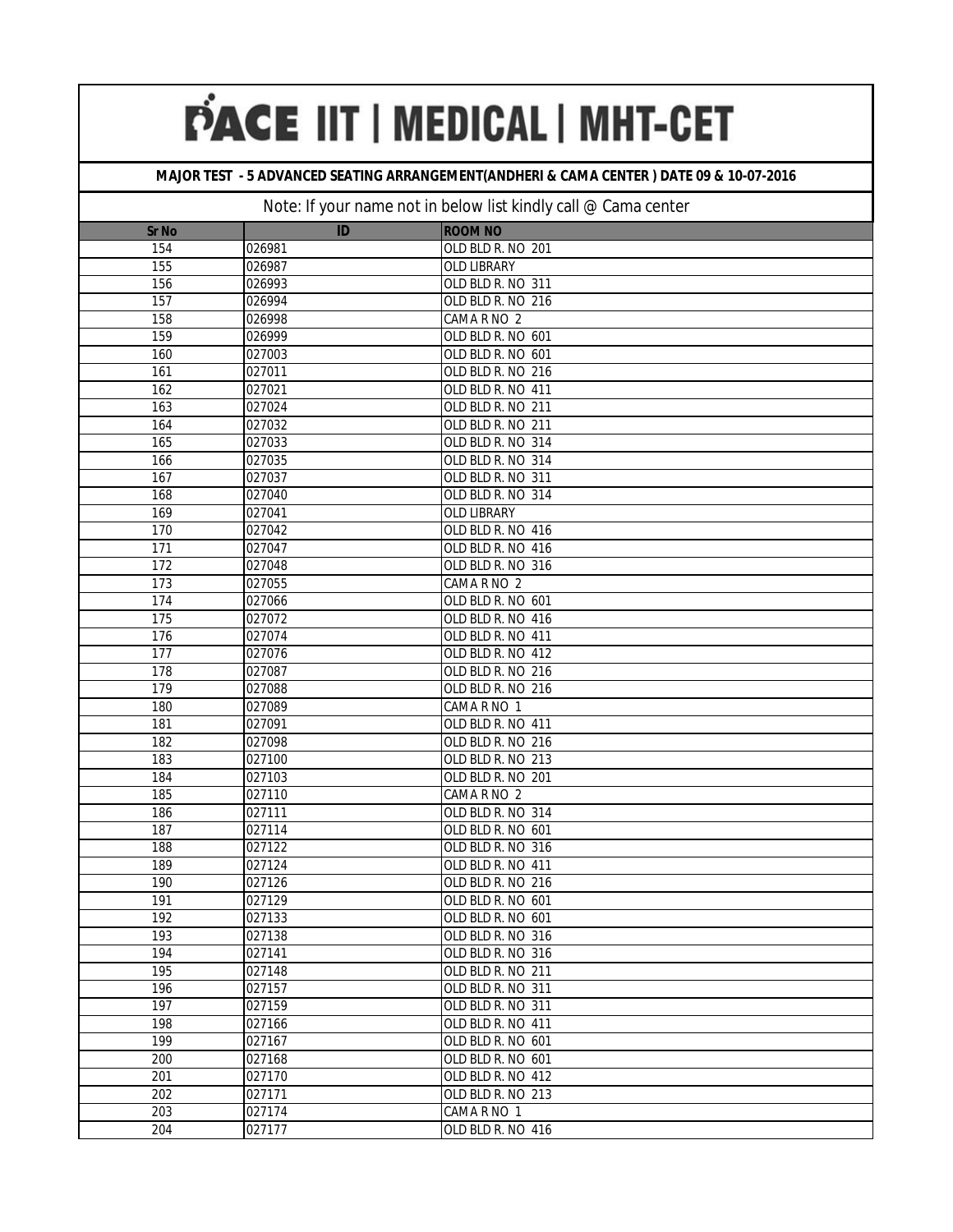## **MAJOR TEST - 5 ADVANCED SEATING ARRANGEMENT(ANDHERI & CAMA CENTER ) DATE 09 & 10-07-2016**

| <b>Sr No</b>     | ID     | <b>ROOM NO</b>    |
|------------------|--------|-------------------|
| 205              | 027178 | OLD BLD R. NO 216 |
| 206              | 027210 | OLD BLD R. NO 216 |
| 207              | 027214 | OLD BLD R. NO 411 |
| 208              | 027218 | OLD BLD R. NO 201 |
| 209              | 027223 | OLD BLD R. NO 216 |
| 210              | 027227 | OLD BLD R. NO 211 |
| 211              | 027231 | OLD BLD R. NO 412 |
| 212              | 027233 | OLD BLD R. NO 316 |
| 213              | 027242 | OLD BLD R. NO 316 |
| 214              | 027244 | CAMA R NO 2       |
| 215              | 027249 | OLD BLD R. NO 216 |
| 216              | 027288 | CAMA R NO 2       |
| 217              | 027303 | OLD BLD R. NO 412 |
| 218              | 027324 | OLD BLD R. NO 213 |
| $\overline{219}$ | 027354 | OLD BLD R. NO 211 |
| 220              | 027359 | OLD BLD R. NO 314 |
| 221              | 027361 | OLD LIBRARY       |
| 222              | 027363 | CAMA R NO 2       |
| 223              | 027367 | OLD BLD R. NO 601 |
| 224              | 027430 | OLD BLD R. NO 213 |
| 225              | 027457 | OLD BLD R. NO 216 |
| 226              | 027487 | OLD BLD R. NO 411 |
| 227              | 027497 | OLD BLD R. NO 311 |
| 228              | 027557 | OLD BLD R. NO 416 |
| 229              | 027559 | OLD BLD R. NO 411 |
| 230              | 027560 | OLD BLD R. NO 601 |
| 231              | 027633 | OLD BLD R. NO 316 |
| 232              | 027656 | OLD BLD R. NO 316 |
| 233              | 027667 | OLD BLD R. NO 213 |
| 234              | 027707 | CAMA R NO 2       |
| 235              | 027742 | CAMA R NO 2       |
| 236              | 027783 | OLD BLD R. NO 201 |
| 237              | 027797 | OLD BLD R. NO 412 |
| 238              | 027804 | OLD BLD R. NO 411 |
| 239              | 027928 | OLD BLD R. NO 416 |
| 240              | 027944 | OLD BLD R. NO 211 |
| 241              | 027945 | OLD BLD R. NO 213 |
| 242              | 027959 | OLD BLD R. NO 201 |
| 243              | 027983 | OLD BLD R. NO 416 |
| 244              | 027985 | OLD BLD R. NO 211 |
| 245              | 027996 | OLD BLD R. NO 201 |
| 246              | 028018 | OLD BLD R. NO 316 |
| 247              | 028079 | OLD BLD R. NO 216 |
| 248              | 028099 | OLD BLD R. NO 213 |
| 249              | 028104 | OLD BLD R. NO 216 |
| 250              | 028149 | OLD BLD R. NO 601 |
| 251              | 028158 | OLD BLD R. NO 316 |
| 252              | 028238 | CAMA R NO 2       |
| 253              | 028330 | OLD LIBRARY       |
| 254              | 028452 | OLD BLD R. NO 216 |
| 255              | 028475 | OLD BLD R. NO 311 |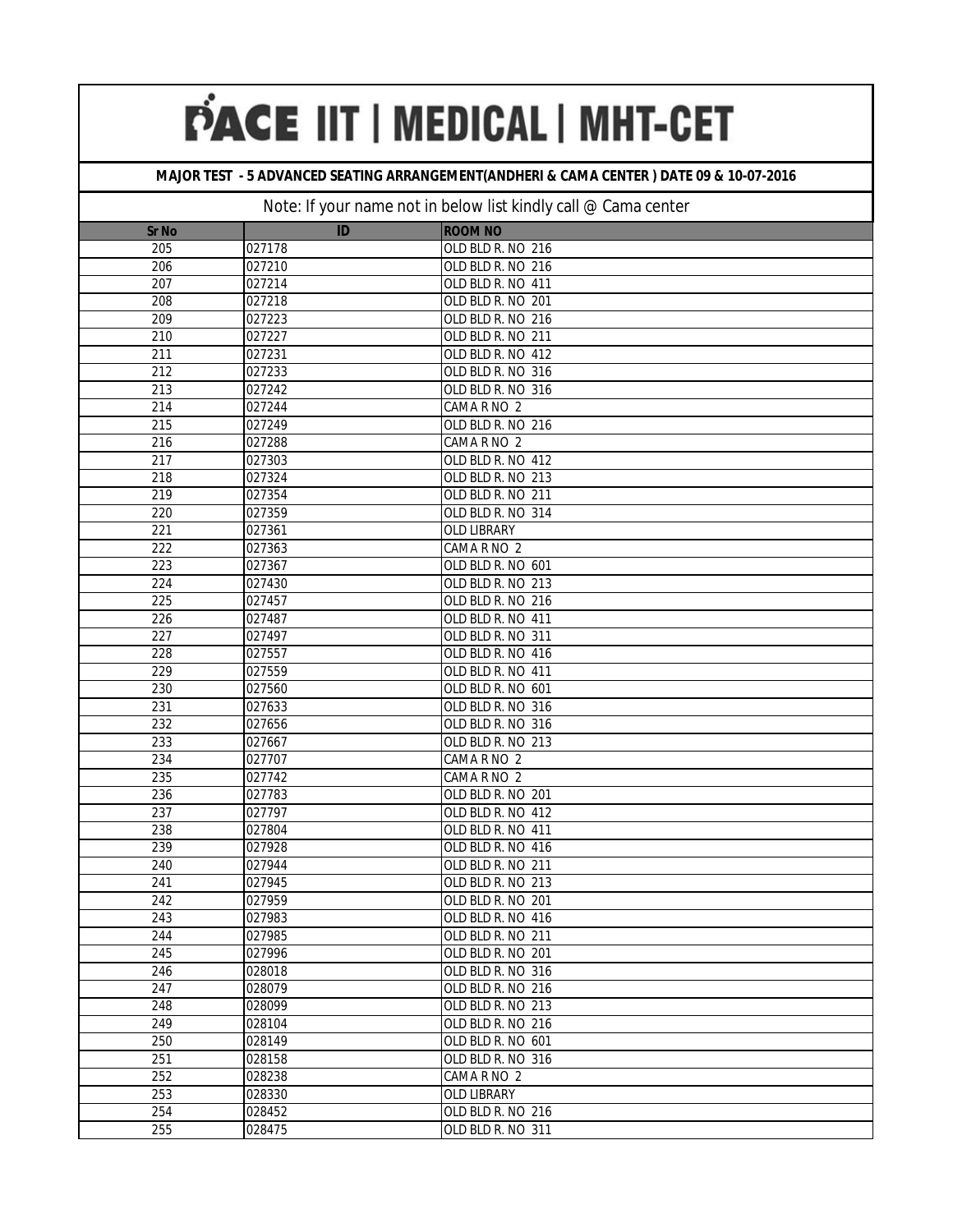## **MAJOR TEST - 5 ADVANCED SEATING ARRANGEMENT(ANDHERI & CAMA CENTER ) DATE 09 & 10-07-2016**

| <b>Sr No</b>     | ID               | <b>ROOM NO</b>                         |
|------------------|------------------|----------------------------------------|
| 256              | 028502           | <b>OLD LIBRARY</b>                     |
| 257              | 028574           | OLD BLD R. NO 416                      |
| 258              | 028581           | OLD BLD R. NO 211                      |
| 259              | 028656           | OLD BLD R. NO 213                      |
| 260              | 028667           | OLD BLD R. NO 411                      |
| 261              | 028670           | OLD BLD R. NO 601                      |
| 262              | 028716           | OLD BLD R. NO 316                      |
| 263              | 028719           | OLD BLD R. NO 216                      |
| 264              | 028783           | OLD BLD R. NO 201                      |
| 265              | 028801           | OLD BLD R. NO 213                      |
| 266              | 028804           | <b>OLD LIBRARY</b>                     |
| 267              | 028816           | <b>OLD LIBRARY</b>                     |
| 268              | 028817           | CAMA R NO 1                            |
| 269              | 028828           | OLD BLD R. NO 601                      |
| $\overline{270}$ | 028831           | CAMA R NO 2                            |
| 271              | 028833           | OLD BLD R. NO 201                      |
| $\overline{272}$ | 028839           | OLD BLD R. NO 416                      |
| 273              | 028866           | OLD BLD R. NO 213                      |
| 274              | 028868           | CAMA R NO 1                            |
| $\overline{275}$ | 028882           | OLD BLD R. NO 412                      |
| 276              | 028901           | OLD BLD R. NO 216                      |
| 277              | 028912           | OLD LIBRARY                            |
| 278              | 028917           | OLD BLD R. NO 216                      |
| 279              | 028923           | CAMA R NO 2                            |
| 280              | 028944           | OLD BLD R. NO 213                      |
| 281              | 028946           | OLD BLD R. NO 211                      |
| 282              | 028952           | OLD BLD R. NO 411                      |
| 283              | 028955           | OLD BLD R. NO 211                      |
| 284              | 028958           | OLD BLD R. NO 201                      |
| 285              | 028992           | OLD BLD R. NO 314                      |
| 286              | 029022           | OLD BLD R. NO 316                      |
| 287              | 029030           | CAMA R NO 1                            |
| 288              | 029040           | OLD BLD R. NO 211                      |
| 289              | 029053           | OLD BLD R. NO 213                      |
| 290              | 029071           | CAMA R NO 1                            |
| 291              | 029078           | CAMA R NO 2                            |
| 292              | 029082           | OLD BLD R. NO 314                      |
| 293              | 029099           | OLD BLD R. NO 314                      |
| 294              | 029113           | OLD BLD R. NO 213                      |
| 295              | 029114           | OLD BLD R. NO 411                      |
| 296<br>297       | 029117           | OLD BLD R. NO 201<br>OLD BLD R. NO 211 |
| 298              | 029122<br>029136 | OLD BLD R. NO 201                      |
| 299              | 029137           | <b>OLD LIBRARY</b>                     |
| 300              | 029153           | OLD BLD R. NO 211                      |
| 301              | 029164           | <b>OLD LIBRARY</b>                     |
| 302              | 029166           | OLD BLD R. NO 314                      |
| 303              | 029170           | OLD BLD R. NO 316                      |
| 304              | 029172           | OLD BLD R. NO 601                      |
| $\overline{305}$ | 029178           | OLD BLD R. NO 211                      |
| 306              | 029186           | OLD BLD R. NO 201                      |
|                  |                  |                                        |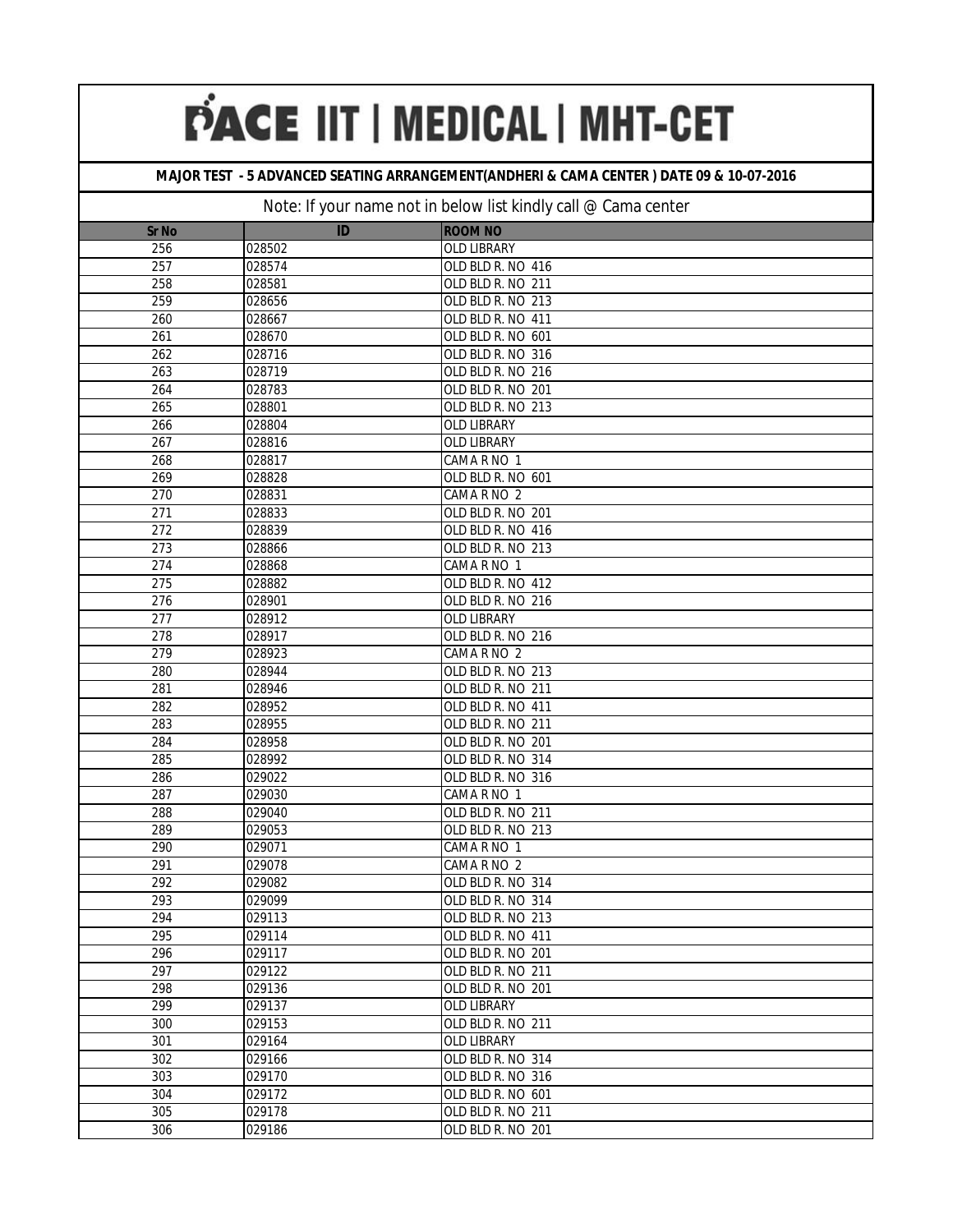## **MAJOR TEST - 5 ADVANCED SEATING ARRANGEMENT(ANDHERI & CAMA CENTER ) DATE 09 & 10-07-2016**

| <b>Sr No</b>     | ID     | <b>ROOM NO</b>    |
|------------------|--------|-------------------|
| 307              | 029190 | OLD BLD R. NO 601 |
| 308              | 029192 | OLD BLD R. NO 314 |
| 309              | 029193 | OLD BLD R. NO 314 |
| 310              | 029196 | OLD LIBRARY       |
| $\overline{311}$ | 029198 | OLD LIBRARY       |
| 312              | 029205 | OLD BLD R. NO 416 |
| 313              | 029209 | OLD BLD R. NO 314 |
| 314              | 029215 | OLD BLD R. NO 311 |
| 315              | 029219 | CAMA R NO 1       |
| 316              | 029231 | OLD BLD R. NO 416 |
| 317              | 029237 | OLD BLD R. NO 213 |
| 318              | 029240 | CAMA R NO 1       |
| 319              | 029241 | OLD BLD R. NO 314 |
| 320              | 029245 | OLD BLD R. NO 601 |
| 321              | 029255 | OLD BLD R. NO 213 |
| 322              | 029266 | OLD BLD R. NO 211 |
| 323              | 029271 | OLD BLD R. NO 216 |
| 324              | 029276 | OLD LIBRARY       |
| 325              | 029281 | OLD BLD R. NO 314 |
| 326              | 029316 | OLD BLD R. NO 411 |
| 327              | 029331 | OLD BLD R. NO 213 |
| 328              | 029332 | OLD BLD R. NO 213 |
| 329              | 029333 | OLD BLD R. NO 416 |
| 330              | 029343 | OLD LIBRARY       |
| 331              | 029377 | OLD BLD R. NO 201 |
| 332              | 029379 | OLD BLD R. NO 411 |
| 333              | 029381 | OLD BLD R. NO 211 |
| 334              | 029383 | OLD BLD R. NO 601 |
| 335              | 029392 | OLD BLD R. NO 316 |
| 336              | 029393 | OLD BLD R. NO 601 |
| 337              | 029394 | CAMA R NO 1       |
| 338              | 029407 | OLD BLD R. NO 213 |
| 339              | 029420 | OLD LIBRARY       |
| 340              | 029429 | OLD BLD R. NO 316 |
| 341              | 029438 | OLD BLD R. NO 213 |
| 342              | 029480 | OLD BLD R. NO 216 |
| 343              | 029482 | CAMA R NO 1       |
| 344              | 029485 | OLD BLD R. NO 216 |
| 345              | 029512 | CAMA R NO 1       |
| 346              | 029541 | OLD BLD R. NO 601 |
| 347              | 029558 | OLD BLD R. NO 201 |
| 348              | 029564 | OLD LIBRARY       |
| 349              | 029638 | OLD BLD R. NO 311 |
| 350              | 029639 | OLD BLD R. NO 416 |
| 351              | 029643 | OLD BLD R. NO 213 |
| 352              | 029645 | OLD BLD R. NO 416 |
| 353              | 029658 | OLD BLD R. NO 213 |
| 354              | 029663 | OLD BLD R. NO 213 |
| 355              | 029671 | OLD BLD R. NO 314 |
| 356              | 029680 | OLD BLD R. NO 314 |
| 357              | 029730 | CAMA R NO 1       |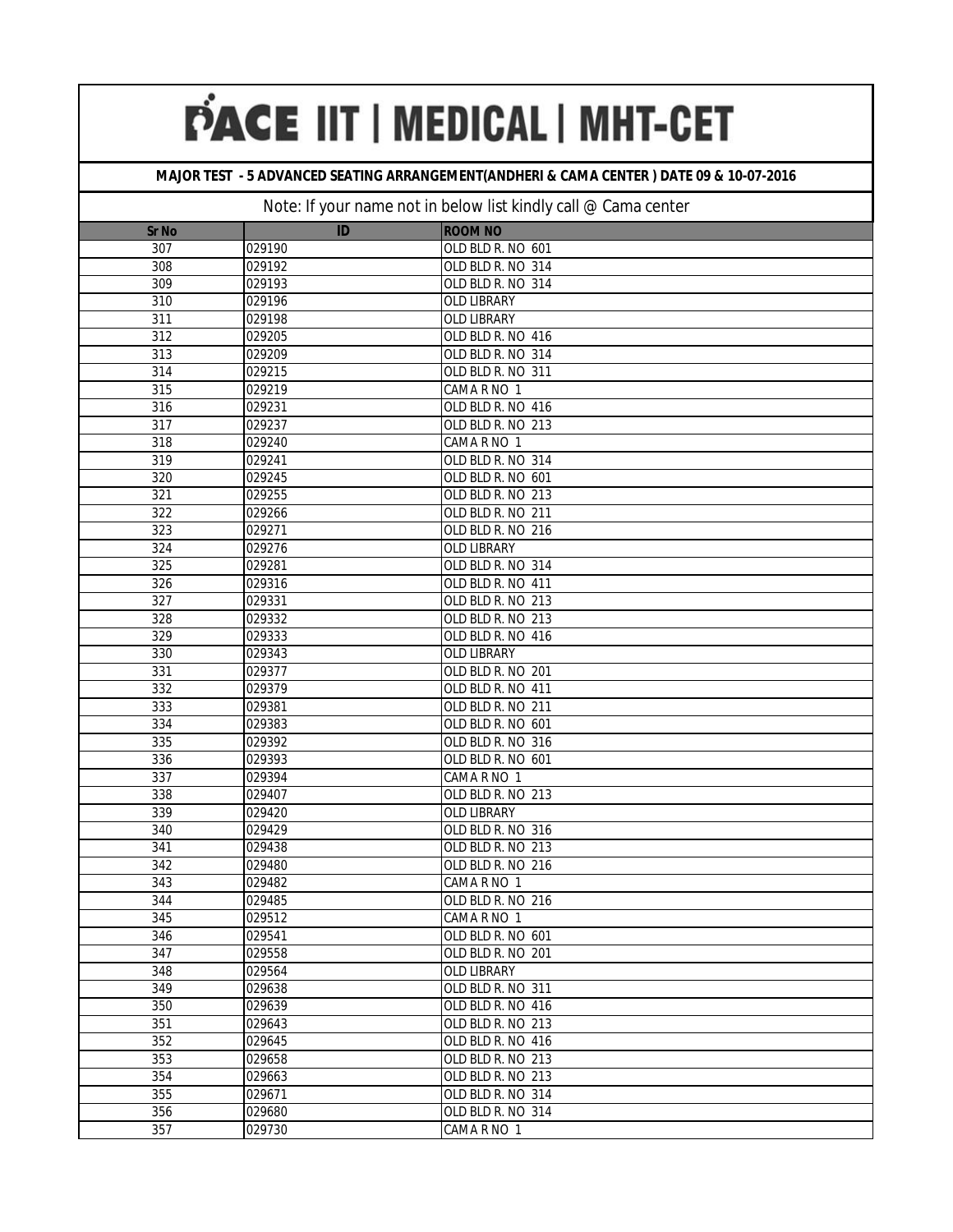## **MAJOR TEST - 5 ADVANCED SEATING ARRANGEMENT(ANDHERI & CAMA CENTER ) DATE 09 & 10-07-2016**

| <b>Sr No</b>     | ID     | <b>ROOM NO</b>    |
|------------------|--------|-------------------|
| 358              | 029774 | OLD BLD R. NO 216 |
| 359              | 029783 | OLD BLD R. NO 412 |
| 360              | 029865 | OLD BLD R. NO 316 |
| 361              | 029964 | OLD BLD R. NO 601 |
| 362              | 029974 | OLD BLD R. NO 601 |
| 363              | 030017 | OLD BLD R. NO 216 |
| 364              | 030023 | OLD BLD R. NO 216 |
| 365              | 030030 | OLD BLD R. NO 314 |
| 366              | 030039 | OLD BLD R. NO 411 |
| 367              | 030045 | OLD BLD R. NO 311 |
| 368              | 030084 | CAMA R NO 1       |
| 369              | 030102 | CAMA R NO 1       |
| 370              | 030105 | OLD BLD R. NO 213 |
| 371              | 030124 | OLD BLD R. NO 416 |
| $\overline{372}$ | 030147 | OLD BLD R. NO 211 |
| 373              | 030185 | OLD BLD R. NO 316 |
| 374              | 030235 | OLD BLD R. NO 211 |
| 375              | 030246 | OLD BLD R. NO 601 |
| 376              | 030283 | CAMA R NO 1       |
| $\overline{377}$ | 030291 | OLD BLD R. NO 314 |
| 378              | 030307 | OLD BLD R. NO 416 |
| 379              | 030377 | CAMA R NO 1       |
| 380              | 030388 | OLD BLD R. NO 216 |
| 381              | 030403 | OLD BLD R. NO 211 |
| 382              | 030406 | OLD BLD R. NO 201 |
| 383              | 030434 | OLD BLD R. NO 311 |
| 384              | 030441 | OLD BLD R. NO 314 |
| 385              | 030448 | CAMA R NO 2       |
| 386              | 030497 | OLD BLD R. NO 601 |
| 387              | 030543 | CAMA R NO 2       |
| 388              | 030545 | OLD BLD R. NO 311 |
| 389              | 030559 | OLD BLD R. NO 314 |
| 390              | 030569 | OLD BLD R. NO 211 |
| 391              | 030610 | CAMA R NO 1       |
| 392              | 030611 | CAMA R NO 1       |
| 393              | 030615 | OLD BLD R. NO 311 |
| 394              | 030626 | OLD BLD R. NO 213 |
| 395              | 030655 | OLD BLD R. NO 416 |
| 396              | 030676 | OLD BLD R. NO 213 |
| 397              | 030683 | OLD BLD R. NO 601 |
| 398              | 030702 | OLD BLD R. NO 601 |
| 399              | 030709 | OLD BLD R. NO 311 |
| 400              | 030710 | OLD BLD R. NO 314 |
| 401              | 030762 | OLD BLD R. NO 311 |
| 402              | 030813 | OLD BLD R. NO 314 |
| 403              | 030822 | OLD BLD R. NO 213 |
| 404              | 030849 | OLD BLD R. NO 314 |
| 405              | 030932 | OLD BLD R. NO 314 |
| 406              | 030934 | CAMA R NO 2       |
| 407              | 030954 | CAMA R NO 1       |
| 408              | 030955 | OLD BLD R. NO 416 |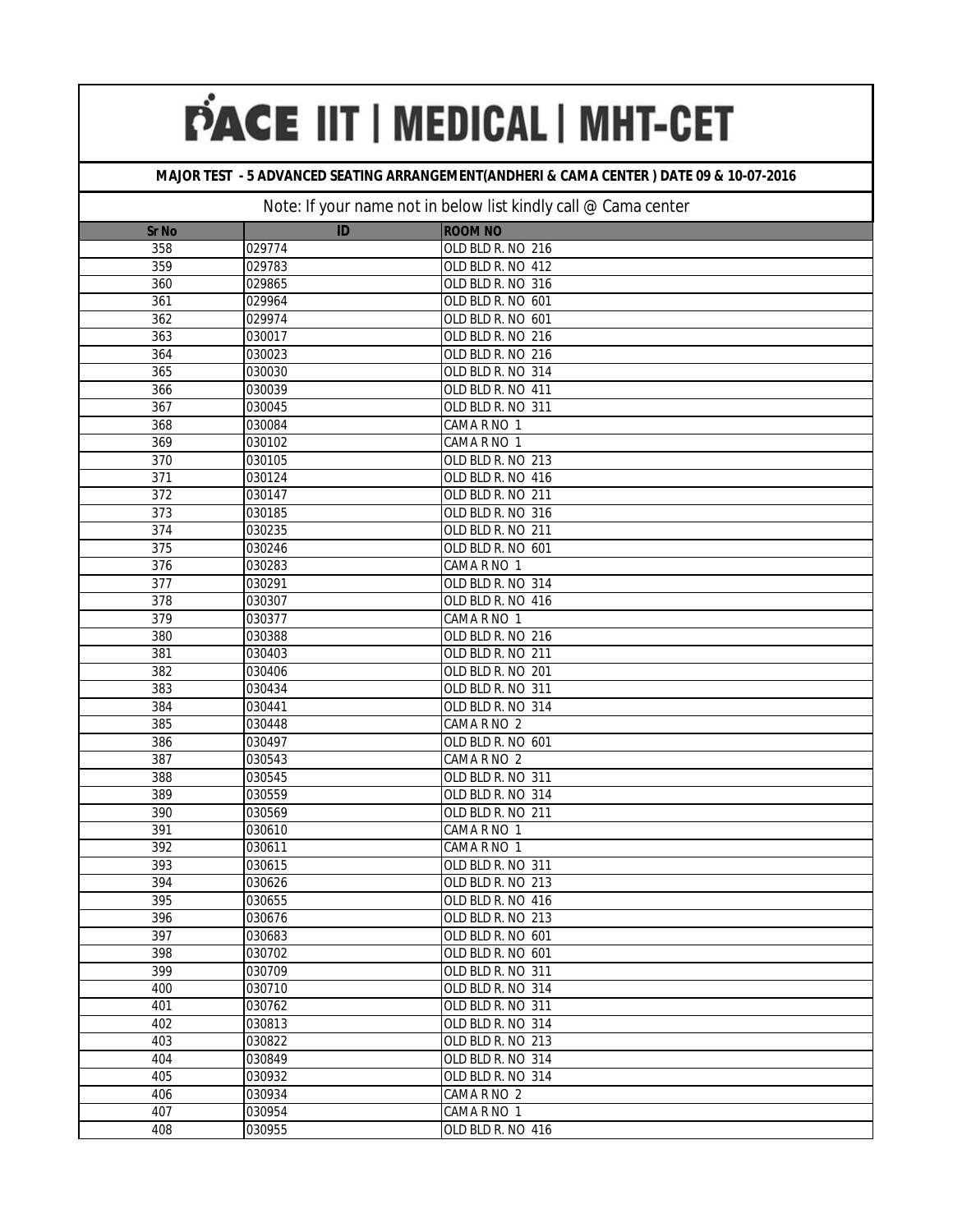### **MAJOR TEST - 5 ADVANCED SEATING ARRANGEMENT(ANDHERI & CAMA CENTER ) DATE 09 & 10-07-2016**

| <b>Sr No</b> | ID     | <b>ROOM NO</b>    |
|--------------|--------|-------------------|
| 409          | 030994 | OLD BLD R. NO 216 |
| 410          | 031001 | CAMA R NO 2       |
| 411          | 031002 | OLD BLD R. NO 416 |
| 412          | 031024 | OLD BLD R. NO 316 |
| 413          | 031033 | OLD BLD R. NO 213 |
| 414          | 031058 | OLD BLD R. NO 416 |
| 415          | 031062 | OLD BLD R. NO 211 |
| 416          | 031078 | OLD BLD R. NO 213 |
| 417          | 031088 | OLD BLD R. NO 213 |
| 418          | 031093 | OLD BLD R. NO 316 |
| 419          | 031116 | OLD BLD R. NO 411 |
| 420          | 031124 | OLD BLD R. NO 211 |
| 421          | 031128 | OLD BLD R. NO 314 |
| 422          | 031147 | OLD BLD R. NO 213 |
| 423          | 031148 | OLD BLD R. NO 316 |
| 424          | 031149 | OLD BLD R. NO 314 |
| 425          | 031189 | OLD BLD R. NO 311 |
| 426          | 031197 | OLD BLD R. NO 216 |
| 427          | 031223 | OLD BLD R. NO 316 |
| 428          | 031227 | OLD LIBRARY       |
| 429          | 031234 | OLD BLD R. NO 411 |
| 430          | 031243 | CAMA R NO 1       |
| 431          | 031246 | OLD BLD R. NO 213 |
| 432          | 031249 | OLD BLD R. NO 601 |
| 433          | 031255 | OLD BLD R. NO 211 |
| 434          | 031257 | OLD BLD R. NO 416 |
| 435          | 031263 | OLD BLD R. NO 601 |
| 436          | 031269 | OLD BLD R. NO 201 |
| 437          | 031280 | OLD BLD R. NO 314 |
| 438          | 031285 | OLD BLD R. NO 311 |
| 439          | 031299 | CAMA R NO 1       |
| 440          | 031301 | OLD BLD R. NO 213 |
| 441          | 031311 | OLD LIBRARY       |
| 442          | 031322 | OLD BLD R. NO 412 |
| 443          | 031329 | OLD BLD R. NO 601 |
| 444          | 031333 | OLD BLD R. NO 411 |
| 445          | 031348 | CAMA R NO 1       |
| 446          | 031364 | OLD BLD R. NO 211 |
| 447          | 031405 | OLD BLD R. NO 416 |
| 448          | 031406 | OLD BLD R. NO 213 |
| 449          | 031410 | OLD BLD R. NO 316 |
| 450          | 031427 | CAMA R NO 2       |
| 451          | 031437 | OLD BLD R. NO 213 |
| 452          | 031438 | OLD BLD R. NO 213 |
| 453          | 031459 | OLD BLD R. NO 316 |
| 454          | 031467 | OLD BLD R. NO 316 |
| 455          | 031502 | OLD BLD R. NO 201 |
| 456          | 031513 | OLD BLD R. NO 201 |
| 457          | 031525 | OLD BLD R. NO 411 |
| 458          | 031529 | OLD BLD R. NO 201 |
| 459          | 031532 | OLD BLD R. NO 211 |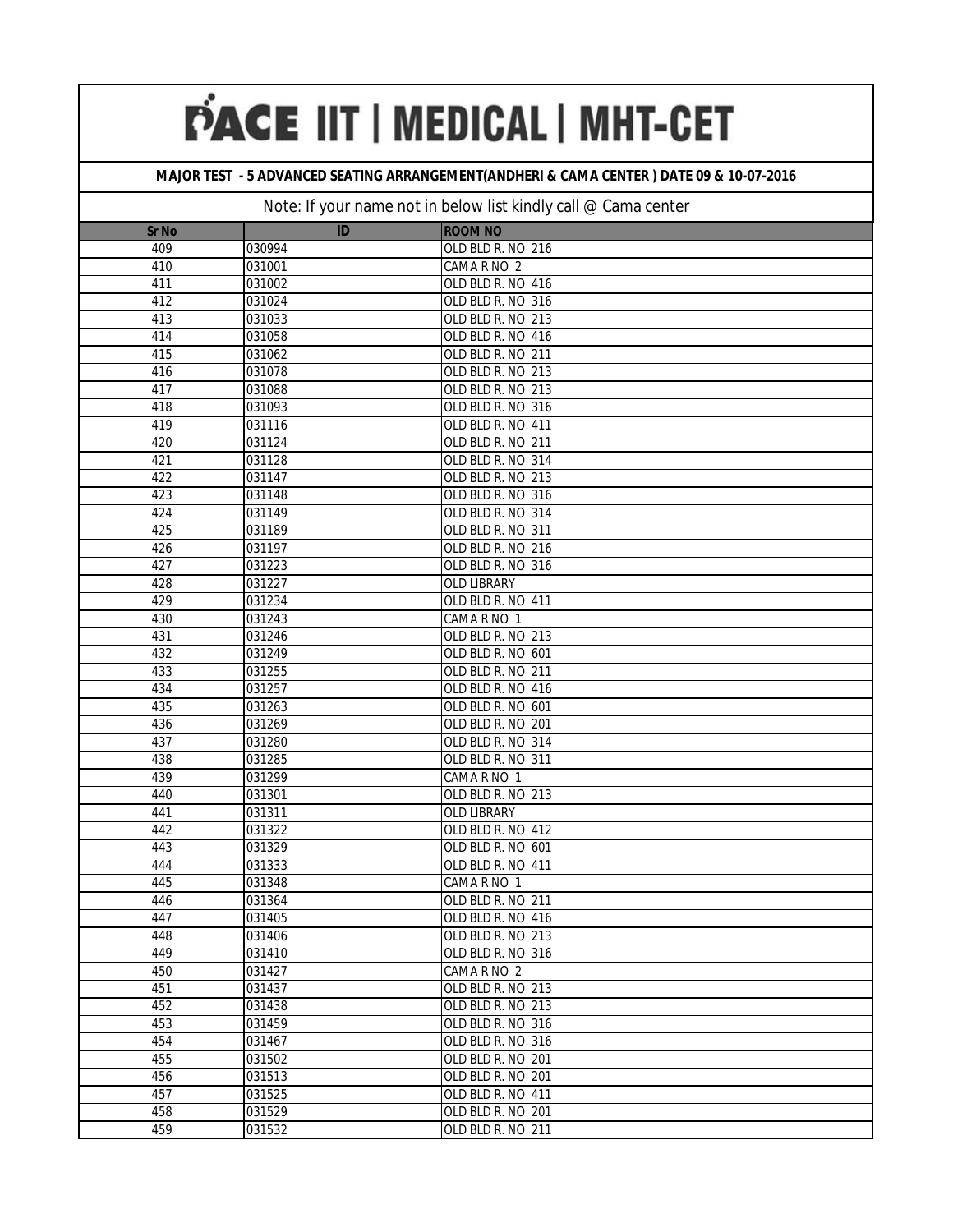## **MAJOR TEST - 5 ADVANCED SEATING ARRANGEMENT(ANDHERI & CAMA CENTER ) DATE 09 & 10-07-2016**

|                     | ID               | <b>ROOM NO</b>                         |
|---------------------|------------------|----------------------------------------|
| <b>Sr No</b><br>460 |                  |                                        |
|                     | 031549           | OLD BLD R. NO 211                      |
| 461                 | 031551           | OLD LIBRARY                            |
| 462<br>463          | 031558           | OLD BLD R. NO 216                      |
| 464                 | 031593           | CAMA R NO 2                            |
|                     | 031595           | CAMA R NO 2                            |
| 465                 | 031600           | OLD BLD R. NO 211                      |
| 466<br>467          | 031606<br>031609 | OLD BLD R. NO 411<br>OLD BLD R. NO 213 |
|                     |                  |                                        |
| 468<br>469          | 031621<br>031623 | OLD BLD R. NO 411<br>OLD BLD R. NO 411 |
|                     |                  | OLD BLD R. NO 316                      |
| 470                 | 031625           |                                        |
| 471<br>472          | 031638<br>031656 | CAMA R NO 1<br>OLD BLD R. NO 314       |
| 473                 | 031681           |                                        |
| 474                 | 031733           | OLD BLD R. NO 601<br>CAMA R NO 2       |
| 475                 | 031736           |                                        |
| 476                 | 031762           | OLD BLD R. NO 201<br>OLD BLD R. NO 213 |
| 477                 | 031766           | OLD BLD R. NO 416                      |
| 478                 | 031781           | OLD BLD R. NO 416                      |
| 479                 | 031800           | CAMA R NO 2                            |
| 480                 | 031819           | OLD BLD R. NO 314                      |
| 481                 | 031820           | OLD BLD R. NO 216                      |
| 482                 | 031827           | OLD BLD R. NO 314                      |
| 483                 | 031830           | OLD BLD R. NO 201                      |
| 484                 | 031831           | OLD BLD R. NO 412                      |
| 485                 | 031868           | OLD BLD R. NO 412                      |
| 486                 | 031872           | CAMA R NO 1                            |
| 487                 | 031955           | CAMA R NO 2                            |
| 488                 | 031956           | CAMA R NO 2                            |
| 489                 | 031957           | CAMA R NO 1                            |
| 490                 | 031959           | OLD BLD R. NO 316                      |
| 491                 | 032044           | OLD BLD R. NO 213                      |
| 492                 | 032047           | OLD BLD R. NO 601                      |
| 493                 | 032048           | OLD BLD R. NO 216                      |
| 494                 | 032077           | OLD BLD R. NO 314                      |
| 495                 | 032080           | OLD LIBRARY                            |
| 496                 | 032085           | OLD BLD R. NO 311                      |
| 497                 | 032101           | OLD BLD R. NO 314                      |
| 498                 | 032103           | OLD LIBRARY                            |
| 499                 | 032104           | CAMA R NO 2                            |
| 500                 | 032121           | OLD BLD R. NO 416                      |
| 501                 | 032124           | OLD BLD R. NO 213                      |
| 502                 | 032126           | OLD BLD R. NO 213                      |
| 503                 | 032129           | OLD BLD R. NO 216                      |
| 504                 | 032138           | OLD BLD R. NO 311                      |
| 505                 | 032142           | OLD LIBRARY                            |
| 506                 | 032144           | OLD BLD R. NO 416                      |
| 507                 | 032146           | OLD BLD R. NO 213                      |
| 508                 | 032147           | OLD BLD R. NO 416                      |
| 509                 | 032150           | OLD BLD R. NO 411                      |
| 510                 | 032152           | OLD BLD R. NO 601                      |
|                     |                  |                                        |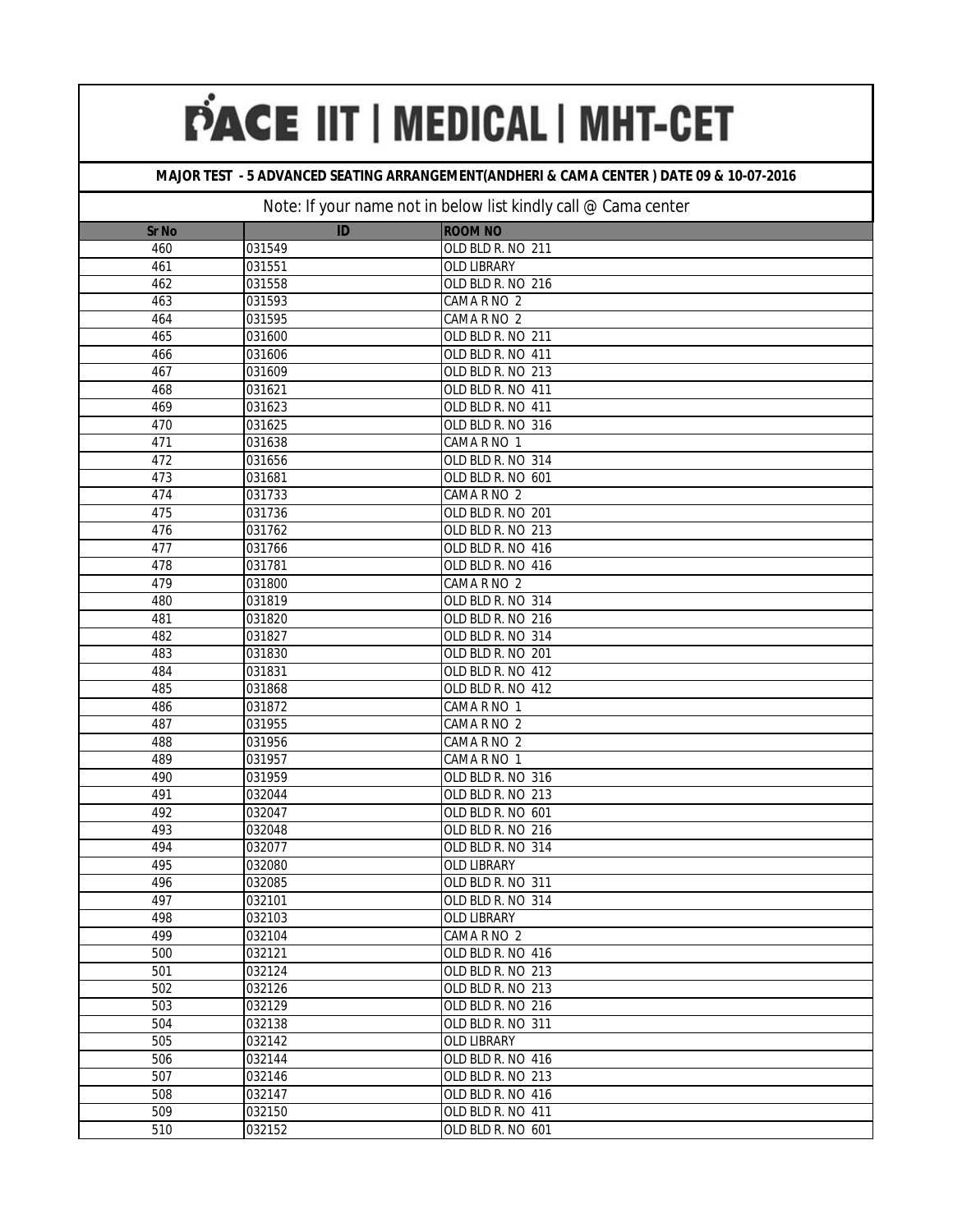## **MAJOR TEST - 5 ADVANCED SEATING ARRANGEMENT(ANDHERI & CAMA CENTER ) DATE 09 & 10-07-2016**

| <b>Sr No</b> | ID     | <b>ROOM NO</b>    |
|--------------|--------|-------------------|
| 511          | 032154 | CAMA R NO 2       |
| 512          | 032160 | CAMA R NO 2       |
| 513          | 032166 | OLD BLD R. NO 211 |
| 514          | 032172 | OLD BLD R. NO 416 |
| 515          | 032179 | OLD BLD R. NO 213 |
| 516          | 032182 | OLD BLD R. NO 411 |
| 517          | 032197 | OLD BLD R. NO 411 |
| 518          | 032204 | OLD BLD R. NO 412 |
| 519          | 032209 | OLD BLD R. NO 201 |
| 520          | 032214 | OLD BLD R. NO 411 |
| 521          | 032216 | CAMA R NO 1       |
| 522          | 032218 | OLD BLD R. NO 601 |
| 523          | 032230 | OLD BLD R. NO 412 |
| 524          | 032235 | OLD BLD R. NO 211 |
| 525          | 032238 | CAMA R NO 2       |
| 526          | 032242 | OLD BLD R. NO 601 |
| 527          | 032247 | OLD BLD R. NO 211 |
| 528          | 032249 | OLD BLD R. NO 201 |
| 529          | 032254 | OLD BLD R. NO 416 |
| 530          | 032255 | OLD BLD R. NO 416 |
| 531          | 032258 | OLD BLD R. NO 316 |
| 532          | 032259 | OLD BLD R. NO 411 |
| 533          | 032264 | OLD BLD R. NO 601 |
| 534          | 032269 | OLD BLD R. NO 412 |
| 535          | 032270 | OLD BLD R. NO 216 |
| 536          | 032281 | OLD BLD R. NO 601 |
| 537          | 032286 | OLD BLD R. NO 216 |
| 538          | 032294 | OLD BLD R. NO 316 |
| 539          | 032296 | OLD BLD R. NO 416 |
| 540          | 032304 | OLD BLD R. NO 412 |
| 541          | 032319 | OLD BLD R. NO 316 |
| 542          | 032320 | OLD BLD R. NO 601 |
| 543          | 032329 | CAMA R NO 1       |
| 544          | 032361 | OLD BLD R. NO 211 |
| 545          | 032380 | OLD BLD R. NO 412 |
| 546          | 032395 | OLD BLD R. NO 311 |
| 547          | 032420 | OLD BLD R. NO 412 |
| 548          | 032431 | OLD BLD R. NO 316 |
| 549          | 032468 | OLD BLD R. NO 316 |
| 550          | 032470 | OLD BLD R. NO 601 |
| 551          | 032485 | OLD BLD R. NO 311 |
| 552          | 032534 | OLD BLD R. NO 314 |
| 553          | 032547 | OLD BLD R. NO 216 |
| 554          | 032555 | OLD BLD R. NO 411 |
| 555          | 032565 | OLD BLD R. NO 412 |
| 556          | 032585 | CAMA R NO 2       |
| 557          | 032613 | OLD BLD R. NO 311 |
| 558          | 032616 | OLD BLD R. NO 411 |
| 559          | 032629 | CAMA R NO 1       |
| 560          | 032643 | OLD BLD R. NO 316 |
| 561          | 032654 | OLD BLD R. NO 416 |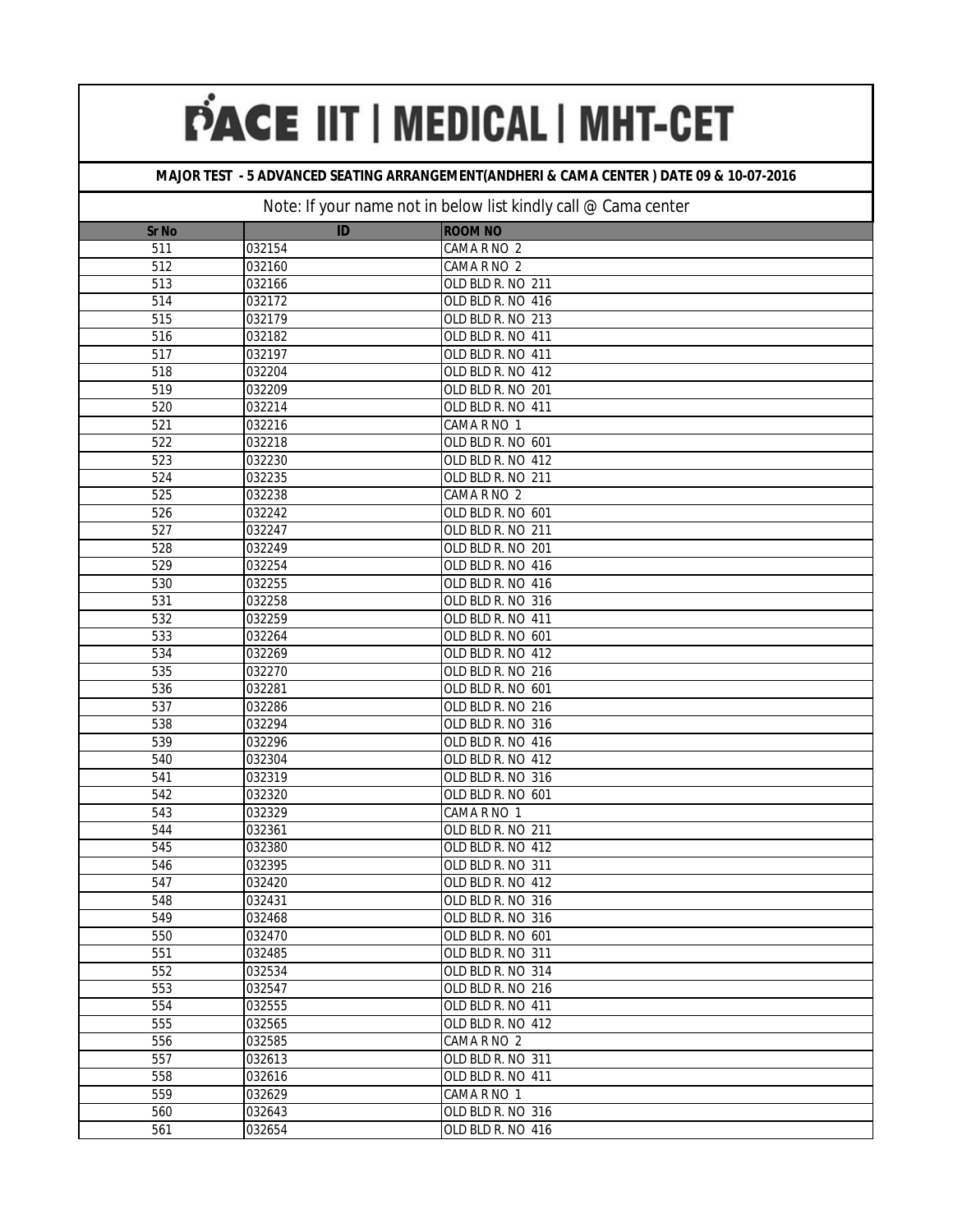## **MAJOR TEST - 5 ADVANCED SEATING ARRANGEMENT(ANDHERI & CAMA CENTER ) DATE 09 & 10-07-2016**

| <b>Sr No</b>     | ID     | <b>ROOM NO</b>    |
|------------------|--------|-------------------|
| 562              | 032668 | OLD BLD R. NO 601 |
| 563              | 032680 | OLD BLD R. NO 314 |
| 564              | 032723 | OLD BLD R. NO 316 |
| 565              | 032742 | OLD BLD R. NO 201 |
| 566              | 032758 | OLD BLD R. NO 314 |
| 567              | 032765 | OLD BLD R. NO 314 |
| 568              | 032800 | OLD BLD R. NO 211 |
| 569              | 032830 | OLD BLD R. NO 601 |
| 570              | 032833 | CAMA R NO 2       |
| 571              | 032838 | OLD BLD R. NO 411 |
| 572              | 032839 | OLD BLD R. NO 316 |
| 573              | 032842 | OLD BLD R. NO 416 |
| 574              | 032844 | OLD BLD R. NO 416 |
| 575              | 032848 | OLD BLD R. NO 314 |
| $\overline{576}$ | 032863 | OLD BLD R. NO 311 |
| 577              | 032913 | OLD BLD R. NO 311 |
| $\overline{578}$ | 032958 | OLD BLD R. NO 213 |
| 579              | 032971 | OLD BLD R. NO 211 |
| 580              | 033078 | OLD BLD R. NO 601 |
| 581              | 033109 | OLD BLD R. NO 411 |
| 582              | 033173 | OLD LIBRARY       |
| 583              | 033193 | OLD BLD R. NO 601 |
| 584              | 033198 | OLD BLD R. NO 216 |
| 585              | 033219 | OLD BLD R. NO 601 |
| 586              | 033231 | OLD BLD R. NO 311 |
| 587              | 033238 | OLD BLD R. NO 213 |
| 588              | 033252 | OLD BLD R. NO 201 |
| 589              | 033256 | OLD BLD R. NO 416 |
| 590              | 033264 | OLD BLD R. NO 216 |
| 591              | 033272 | OLD BLD R. NO 412 |
| 592              | 033273 | OLD BLD R. NO 216 |
| 593              | 033312 | OLD BLD R. NO 314 |
| 594              | 033321 | OLD BLD R. NO 201 |
| 595              | 033341 | OLD BLD R. NO 412 |
| 596              | 033348 | OLD BLD R. NO 213 |
| 597              | 033350 | CAMA R NO 1       |
| 598              | 033360 | OLD LIBRARY       |
| 599              | 033361 | OLD BLD R. NO 211 |
| 600              | 033383 | OLD LIBRARY       |
| 601              | 033402 | OLD BLD R. NO 601 |
| 602              | 033403 | OLD BLD R. NO 314 |
| 603              | 033404 | CAMA R NO 1       |
| 604              | 033408 | OLD BLD R. NO 314 |
| 605              | 033414 | OLD BLD R. NO 416 |
| 606              | 033418 | OLD BLD R. NO 311 |
| 607              | 033429 | OLD BLD R. NO 211 |
| 608              | 033444 | OLD BLD R. NO 314 |
| 609              | 033447 | CAMA R NO 1       |
| 610              | 033466 | OLD BLD R. NO 316 |
| 611              | 033483 | CAMA R NO 1       |
| 612              | 033491 | OLD BLD R. NO 213 |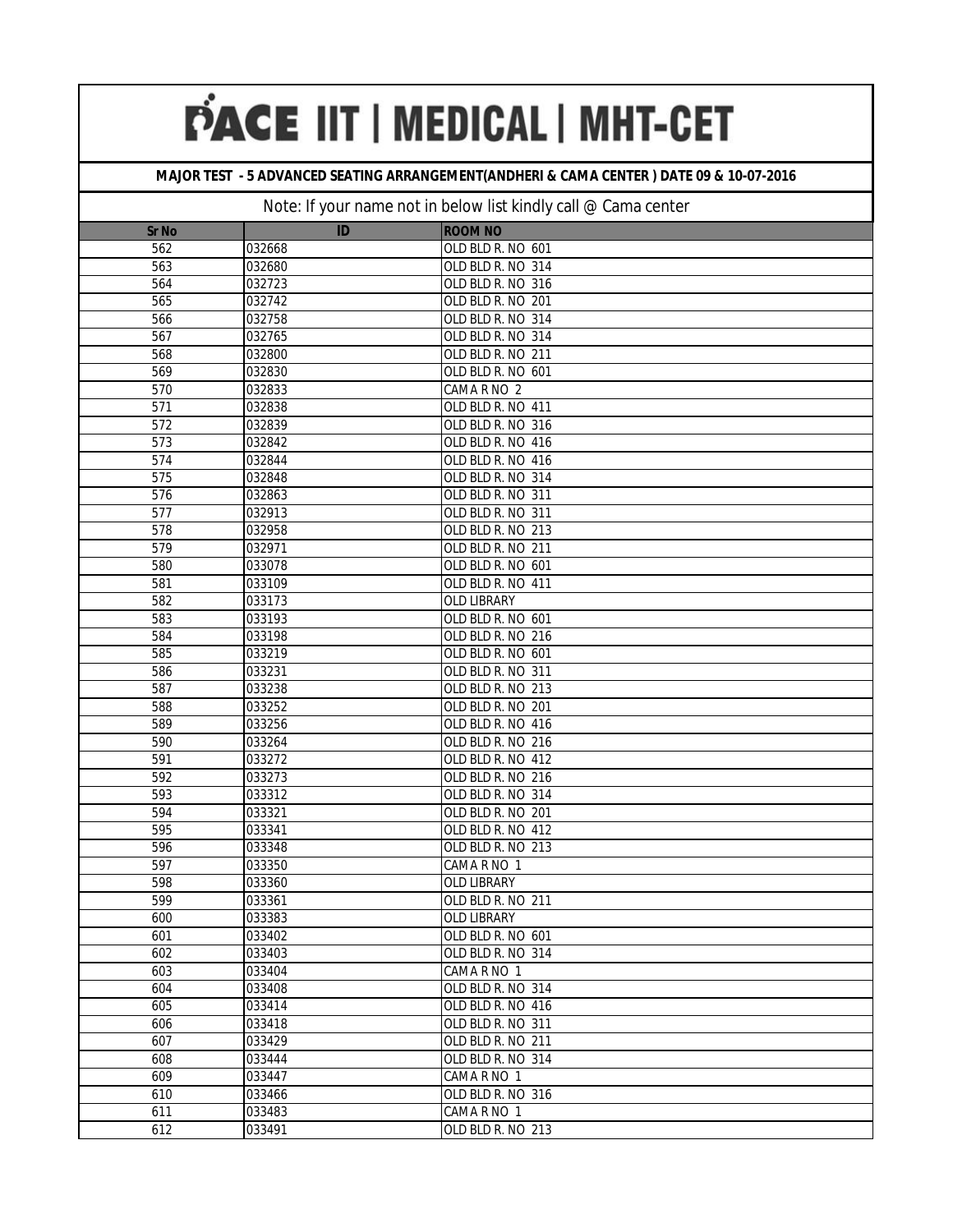## **MAJOR TEST - 5 ADVANCED SEATING ARRANGEMENT(ANDHERI & CAMA CENTER ) DATE 09 & 10-07-2016**

| <b>Sr No</b> | ID     | <b>ROOM NO</b>    |
|--------------|--------|-------------------|
| 613          | 033494 | OLD BLD R. NO 201 |
| 614          | 033512 | OLD BLD R. NO 311 |
| 615          | 033519 | CAMA R NO 2       |
| 616          | 033527 | OLD BLD R. NO 316 |
| 617          | 033556 | OLD BLD R. NO 416 |
| 618          | 033573 | CAMA R NO 1       |
| 619          | 033666 | OLD BLD R. NO 311 |
| 620          | 033680 | CAMA R NO 1       |
| 621          | 033682 | OLD BLD R. NO 311 |
| 622          | 033695 | OLD BLD R. NO 601 |
| 623          | 033705 | OLD LIBRARY       |
| 624          | 033710 | CAMA R NO 2       |
| 625          | 033711 | OLD BLD R. NO 411 |
| 626          | 033712 | OLD BLD R. NO 316 |
| 627          | 033714 | OLD BLD R. NO 213 |
| 628          | 033721 | CAMA R NO 2       |
| 629          | 033735 | OLD BLD R. NO 211 |
| 630          | 033750 | OLD BLD R. NO 601 |
| 631          | 033758 | OLD BLD R. NO 411 |
| 632          | 033767 | OLD BLD R. NO 412 |
| 633          | 033789 | OLD BLD R. NO 201 |
| 634          | 033799 | OLD BLD R. NO 213 |
| 635          | 033801 | OLD BLD R. NO 216 |
| 636          | 033836 | OLD BLD R. NO 213 |
| 637          | 033839 | OLD BLD R. NO 316 |
| 638          | 033841 | CAMA R NO 1       |
| 639          | 033845 | OLD BLD R. NO 601 |
| 640          | 033866 | OLD BLD R. NO 416 |
| 641          | 033867 | CAMA R NO 1       |
| 642          | 033938 | OLD BLD R. NO 213 |
| 643          | 033942 | OLD BLD R. NO 601 |
| 644          | 033964 | OLD BLD R. NO 316 |
| 645          | 033966 | OLD BLD R. NO 201 |
| 646          | 033973 | CAMA R NO 1       |
| 647          | 033982 | OLD BLD R. NO 311 |
| 648          | 033988 | OLD BLD R. NO 411 |
| 649          | 034078 | OLD BLD R. NO 316 |
| 650          | 034080 | CAMA R NO 2       |
| 651          | 034088 | OLD BLD R. NO 216 |
| 652          | 034107 | OLD LIBRARY       |
| 653          | 034111 | OLD BLD R. NO 316 |
| 654          | 034207 | OLD BLD R. NO 316 |
| 655          | 034232 | OLD BLD R. NO 213 |
| 656          | 034233 | OLD BLD R. NO 411 |
| 657          | 034236 | CAMA R NO 2       |
| 658          | 034241 | OLD BLD R. NO 416 |
| 659          | 034246 | OLD BLD R. NO 311 |
| 660          | 034250 | OLD BLD R. NO 411 |
| 661          | 034257 | OLD BLD R. NO 316 |
| 662          | 034278 | OLD BLD R. NO 412 |
| 663          | 034281 | OLD BLD R. NO 211 |
|              |        |                   |